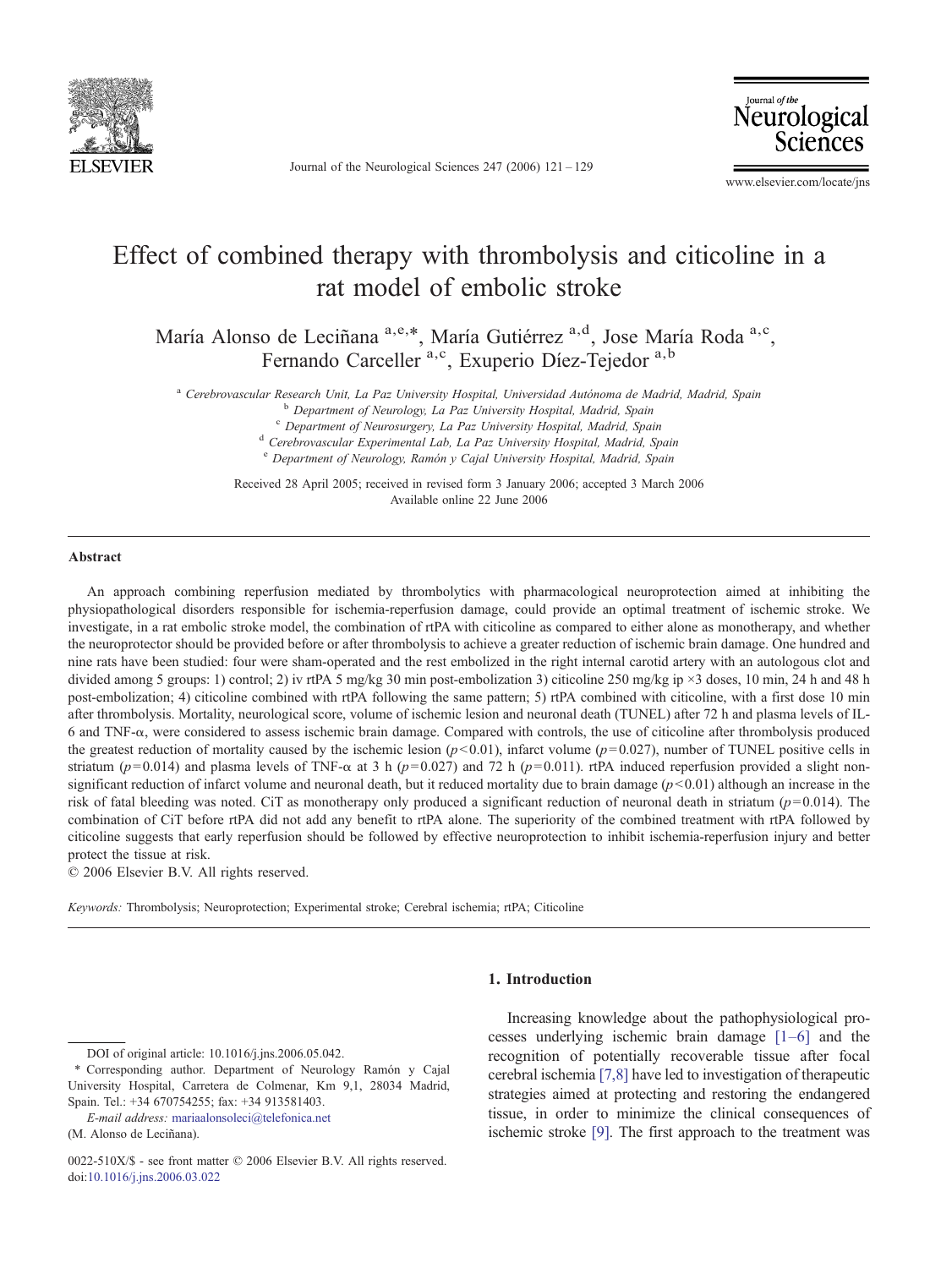restoration of blood flow with thrombolytics such as recombinant tissue plasminogen activator (rtPA), that have proven efficacy when used early enough in selected subjects [\[10](#page-7-0)–13]. However, there is experimental and clinical evidence that reperfusion alone may only be capable of detaining the ischemic cascade if it occurs at very early stages of cerebral ischemia; otherwise it may be insufficient to stop injury mechanisms and may even potentiate them [\[1,2\].](#page-7-0) For this reason, research has also been focused on pharmacological inhibition of the biochemical disorders responsible for the progression of damage, which has been called neuroprotection [\[9\]](#page-7-0). Citicoline (CiT), a naturally occurring nucleoside essential for the formation of phosphatidyl-choline and subsequently for maintenance of membranes, has demonstrated different neuroprotective actions when administered exogenously in experimental models of focal cerebral ischemia [\[14](#page-8-0)–17] and has proven beneficial effects in patients with an acute ischemic stroke [18–[20\]](#page-8-0). However, many other pharmacological approaches investigated for neuroprotection have shown disappointing clinical results [21–[23\].](#page-8-0) This indicates that neuroprotection alone is not sufficient to resolve ischemic damage. Considering the pathophysiology of cerebral ischemia, it seems reasonable to suggest that the best approach to the treatment would be a combination of early reperfusion with effective neuroprotection in order to inhibit all the mechanisms responsible for ischemia-reperfusion damage. Based on this hypothesis, we designed an experimental study in a rat model of embolic stroke aimed at analyzing the effect of thrombolysis with intravenous rtPA or intraperitoneal CiT as either monotherapy or in combination, giving CiT before or after thrombolysis. Our objective was to establish whether combined therapy is superior to either reperfusion or neuroprotection alone, and if the optimal pattern for neuroprotector administration is before or after reperfusion. Clinical, morphological and biochemical parameters were used as outcome measures to be compared between treatment groups.

# 2. Materials and methods

The procedure was carried out at the Cerebrovascular Research Unit La Paz University Hospital in Madrid, following the recommendations of the Ethics Committee for Animal Experimentation that are in accordance with national and international guidelines for the ethical use of animals for investigation. The experiments were designed to use the smallest number of animals and to minimize their suffering.

# 2.1. Subjects

Adult male Long Evans rats (250–350 g) were obtained from our breeding colony derived from a stock originally purchased from Janvier (France). Animals were housed with free access to food and water at a room temperature of 21  $\pm$  2 °C, relative humidity of 45 $\pm$ 15% and light/dark cycle of 12 h (7:00 to 19:00). Rats were subjected to focal cerebral ischemia by autologous clot embolization in the right internal carotid artery.

#### 2.2. Surgical procedure and embolization

Anesthesia was induced by a solution of ketamine (25 mg/ml), diazepam (2 mg/ml), and atropine (0.1 mg/ml) at a dose of 2.5 ml/kg by intraperitoneal injection. Analgesia was provided by meloxicam 2 mg/kg by a subcutaneous route. The femoral vein and artery were cannulated (Centracath Vygon 19G) for administration of substances and for extraction of samples and control of blood pressure and heart rate respectively, as was the external carotid artery (ECA) to introduce the embolus. This consisted of a thrombus 3 mm long by 0.4 mm wide obtained from arterial blood coagulated in a polyethylene tube (Centracath Vygon 19 G, inside diameter 0.5 mm) at 37.5 °C for 40 min. As previously described [\[24,25\]](#page-8-0), it was introduced in the internal carotid artery (ICA) through a catheter located in the ECA, enabling the blood flow to impel it up to the bifurcation of the intracranial ICA where it impacts due to its diameter, causing interruption of blood flow to middle cerebral artery (MCA) (Fig. 1). Location of clot and proper occlusion of MCA were verified by an angiography (see later). In only a few cases the embolus failed to produce complete interruption of blood flow through MCA and these



Fig. 1. Surgical procedure for embolization and location of embolus. The clot is released into ICA (a) through a catheter located in external carotid artery (b) after ligature of its branches (c). Pterygopalatine branch of ICA is also ligated (d). Blood flow impels the clot distally up to the bifurcation of ICA where impacts due to its size, occluding MCA at its origin (e). From Sánchez C, Alonso de Leciñana M et al [\[43\]](#page-8-0) with permission.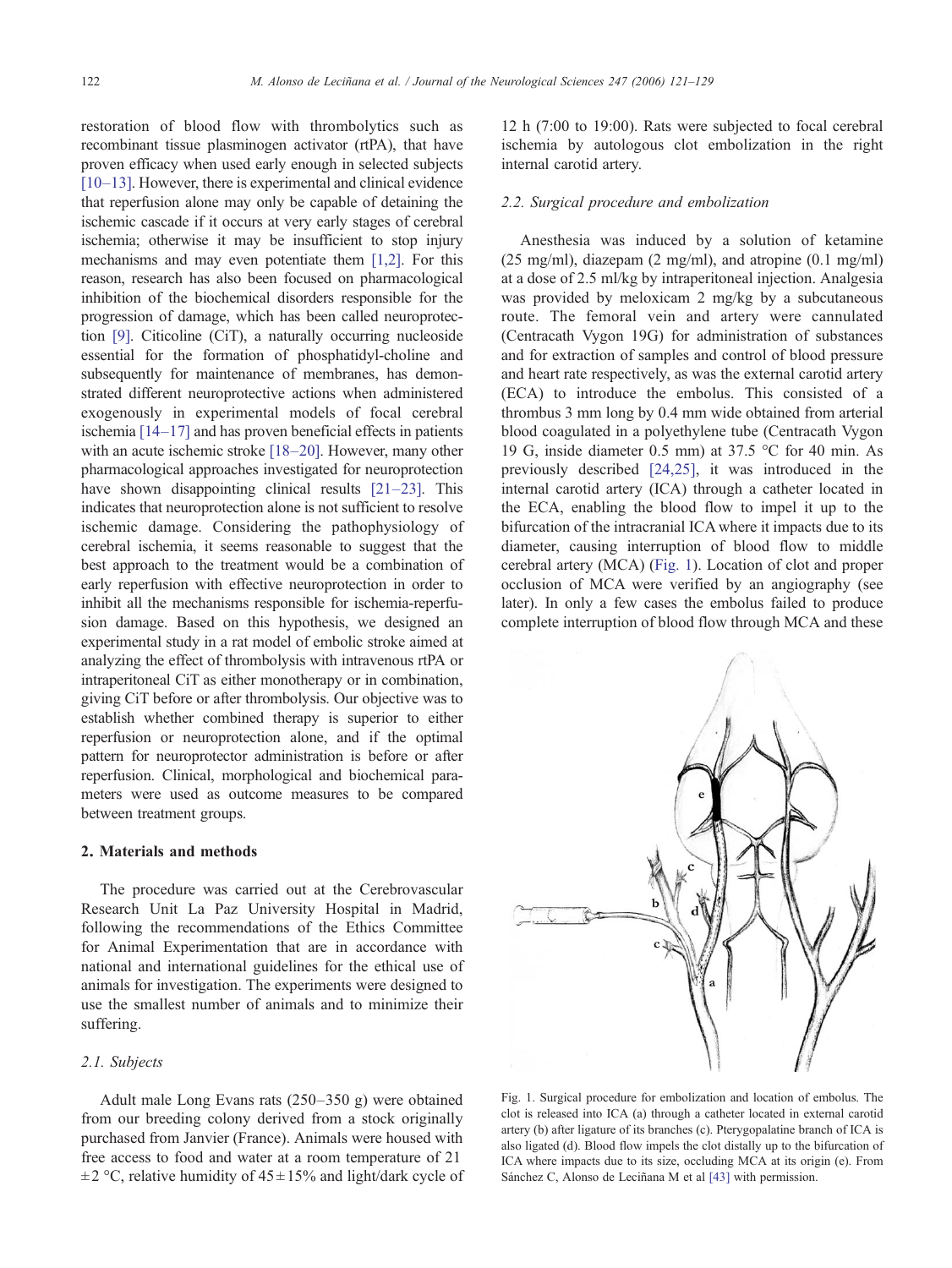<span id="page-2-0"></span>Table 1 Study groups and treatments

| Group       | Ischemia | $\boldsymbol{n}$ | Treatment 1                 | Treatment 2                 |  |  |
|-------------|----------|------------------|-----------------------------|-----------------------------|--|--|
| Sham        | -        | 4                | Saline                      | Saline                      |  |  |
| Control     | $\div$   | 34               | Saline                      | Saline                      |  |  |
| rtPA        | $^+$     | 19               | rtPA $5 \text{ mg/kg}$ i.v. | Saline                      |  |  |
| Citicoline  | $^+$     | 27               | Citicoline                  | Saline                      |  |  |
| (CiT)       |          |                  | $250$ mg/kg i.p.            |                             |  |  |
| Combination | $^+$     | 12               | Citicoline                  | rtPA $5 \text{ mg/kg}$ i.v. |  |  |
| $CiT-rtPA$  |          |                  | $250$ mg/kg i.p.            |                             |  |  |
| Combination | $^+$     | 13               | rtPA $5 \text{ mg/kg}$ i.v. | Citicoline                  |  |  |
| $rtPA-CiT$  |          |                  |                             | $250$ mg/kg i.p.            |  |  |

animals were rejected. All animals considered for the study had a complete occlusion of MCA.

# 2.3. Experimental protocol

Animals were randomly distributed in 6 groups, increasing the sample as necessary to obtain the same number of survivors at 72 h in all groups (Table 1). Sham-operated animals underwent the entire surgical procedure except for embolization and the controls were subjected to embolism, but not to active treatment. These animals received a saline solution instead of the study drugs.

The rats assigned to treatment with rtPA received, beginning 30 min after embolization, an intravenous infusion of 5 mg/kg during 60 min (Actylise. Boehringer Ingelheim). Those treated with CiT (Ferrer International) received 3 intraperitoneal doses of 250 mg/kg; the first was 10 min after the embolization, and the others at 24 and at 48 h later. In the two groups of combined treatment, rtPA was administered in the same way described above. In one of the combined treatment groups (CiT–rtPA) the first dose of CiT was also administered 10 min after embolization (20 min before rtPA) and in the other (rtPA–CiT) the first citicoline dose was administered 10 min after the end of rtPA infusion; the second and third doses of CiT were administered at 24 and 48 h. The animals in the monotherapy groups received a saline solution instead of the drug (Fig. 2, Table 1).

Glycemia, blood gases and blood pressure (Schiller AG CH-6340BAAR) were continuously monitored. Temperature was maintained at  $36.5 \pm 0.5$  °C. Animals with values outside normal limits were rejected.



Fig. 3. Example of an angiography vía ECA as performed in all animals. (a) MCA occlusion as shown in all animals considered for the study. (b) Example of recanalization after thrombolytic treatment.

After 72 h of survival, animals were re-anesthetised for sacrifice by transcardial perfusion with a saline solution followed by a fixing solution (4% paraformaldehyde and 0.1% glutaraldehyde in 10% buffered formaline phosphate).

# 2.4. Angiography

An angiography (Stenoscop General Electric. Exposure: 40 Kv, 0.5 mA) with 0.3 ml of non-ionic contrast (Iohexol. Omnitrast 300. Schering) was performed at 20 min after embolization to verify the arterial occlusion (Fig. 3a) and again at 120 min to check whether recanalization had occurred (Fig. 3b). Animals that did not present arterial occlusion after the first angiography, those that spontaneously recanalized (animals not receiving rtPA that show MCA patency on the second angiogram) or those without recanalization after thrombolysis were rejected. Using these criteria, we ensured that all animals included in the study had a MCA occlusion, that reperfusion only occurred in those receiving rtPA and that all animals receiving the thrombolytic showed MCA recanalization. Therefore we could accurately investigate neuroprotection and thrombolysis as monotherapy and the combination of both, as proposed.



Fig. 2. Schematic representation of the experimental protocol.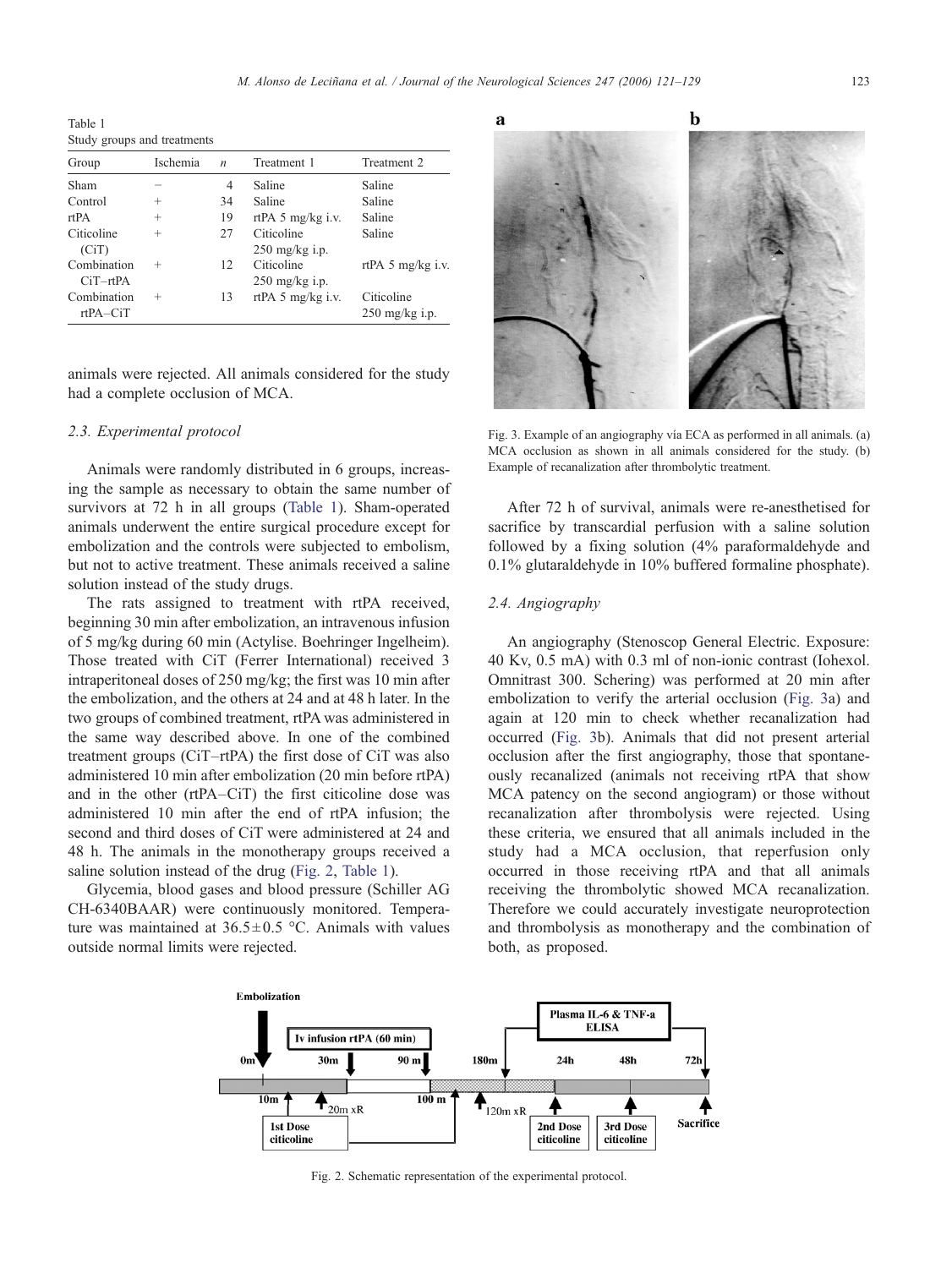

Fig. 4. Coronal section of brain stained with H&E. Infarct is identified as a pale edematous area affecting cortex and caudoputamen in the right hemisphere. As is shown, there was not any ischemic lesion in the contralateral hemisphere.

# 2.5. Morphological evaluation. Neuropathology and immunohistochemistry

Measurement of lesion size and quantification of neuronal death (necrosis and apoptosis) were considered as the morphological parameters of brain damage in this model. They were only determined in animals that survived 72 h from each group of treatment in order to consider lesions at the same evolutionary stage.

After sacrifice, the brains were removed and postfixed in 10% buffered formaline for 24 h at 4 °C. Brains were sectioned at the optic chiasma and at the infundibular stalk. The resultant blocks of brain between these two cuts were then embedded in paraffin and sectioned in coronal slices 5 μm thick. Every twentieth slice, which means a total of four of these slices (number 1, 21, 41 and 61), separated 100 μm from each other, were stained with haematoxylineosin (H&E). H&E staining permits identification of the ischemic lesion as a well-defined pale area (Fig. 4). A digitalized image was obtained from these slices (scanner Epson Perfection 1260) to automatically measure the ischemic area (Image Pro plus 4.0, Media Cybernetics, USA). Morphometric determination of infarct volume and healthy tissue volume were obtained by means of an unbiased estimator of volume based on Cavalieri's principle [\[27,28\].](#page-8-0) Using the four slices, volumes of infarct and normal tissue in the right hemisphere were estimated by integrating the partial measures derived from the cross-sectional areas and the distance between sections. The ratio between the volume of the lesion and the total volume of embolized hemisphere (sum of the volumes of healthy and affected tissue in right hemisphere) multiplied by 100, indicated the percentage fraction of embolized hemisphere affected by ischemia. The existence of any damage in contralateral (nonembolized) hemisphere was also investigated.

Neuronal death was evaluated by marking the fragmented nuclear DNA in situ using the TUNEL method (TdT mediated biotin dUTP nick-end labelling; TdT-FragEL DNA Fragmentation Detection Kit, Oncogene Research Products) following the methodology indicated by the supplier. TUNEL marks free 3'OH ends of DNA simple chains, thus detecting the DNA fragments in individual necrotic or apoptotic cells that can be distinguished using morphological criteria [\[29\]](#page-8-0). TUNEL positive cells (Fig. 5) were counted in all animals in the same predetermined slice of brain located in the central area of infarct (slice number 46) in five microscopic  $(400\times)$  random fields in the frontal, lateral and piriform areas of the cortex, and in the medial and lateral striatum. The mean of the five counts in each area was calculated. Counts were made both in the embolized and contralateral hemispheres. The results were presented as the total for the embolized hemisphere and then separately for the cortex and striatum.

#### 2.6. Clinical evaluation. Mortality

Before the procedure and at 24 and 48 h after embolization, each animal was given a score on the neurological scale described by Rogers [\[26\]:](#page-8-0) 0 = No deficit;  $1 =$  failure to extend left forelimb;  $2 =$  decreased grip of the left forelimb while tail pulled; 3 = spontaneous movement in all directions, contralateral circling if pulled by the tail;  $4 =$ circling or walking to the left;  $5 =$  movement only when stimulated;  $6 =$  unresponsive to stimulation;  $7 =$  death. An autopsy was performed on animals that did not survive 72 h to determine the cause of death. The existence and severity of ischemic brain lesion and the occurrence of any bleeding, either intracranial or systemic, were investigated as potential causes of early death.

#### 2.7. Quantification of biochemical markers of brain damage

The pro-inflammatory cytokines interleukin-6 (IL-6) and tumour necrosis factor-α (TNF-α) were considered as



Fig. 5. Tunel positive cells at the infarct border-zone. There were not any TUNEL positive cells in the contralateral hemisphere.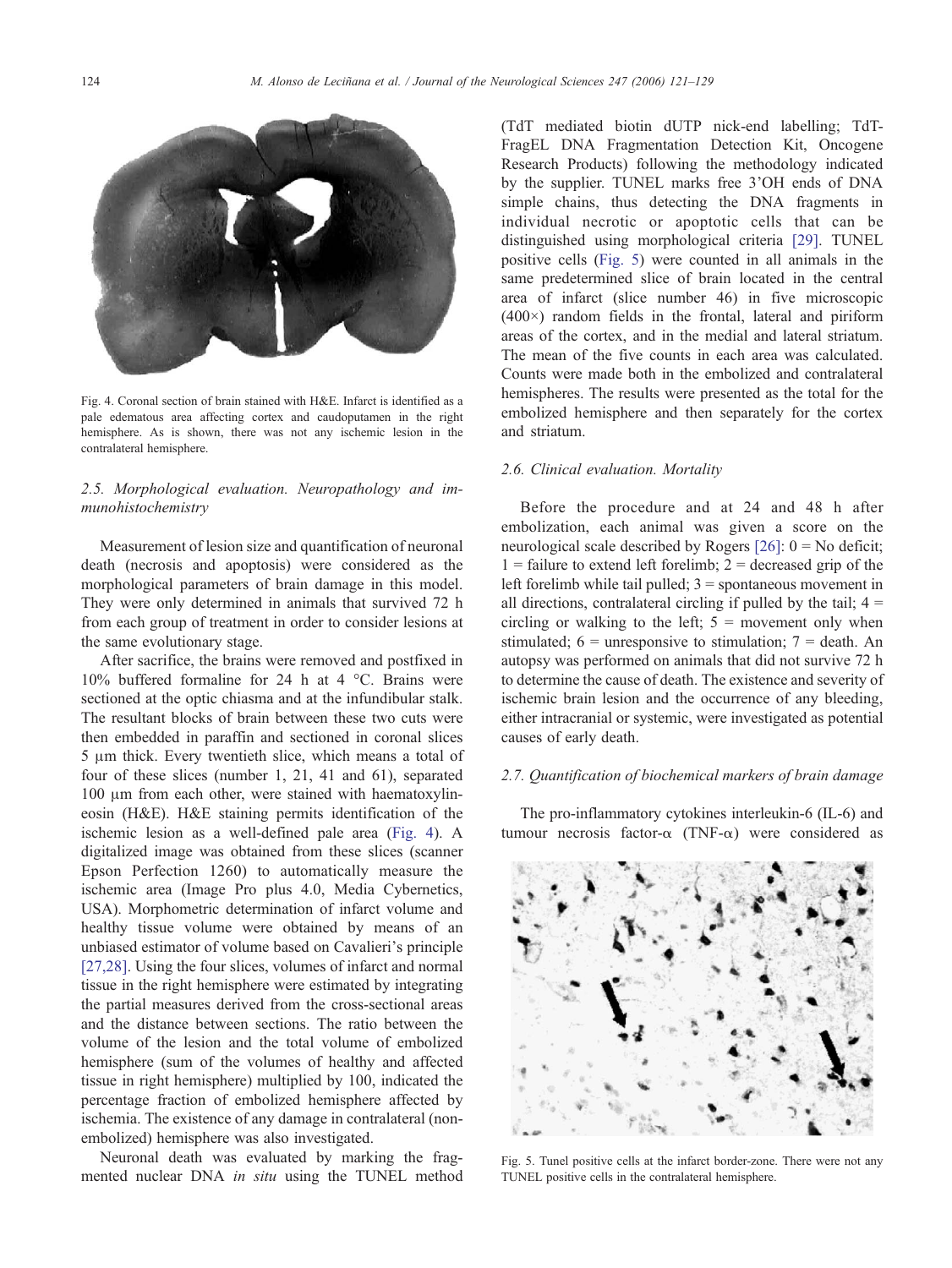

Fig. 6. Infarct volume in each treatment group expressed as a percentage of the embolized hemisphere. Data are median and interquartile ranges. ⁎ Significant difference compared with controls (Mann–Whitney test  $p = 0.027$ ).

biochemical parameters of brain damage and were determined in plasma by ELISA (Inmunogenetics, S.A.U.) at 3 and 72 h after ischemia.

#### 2.8. Statistical analysis

Quantitative data are shown as medians and interquartile ranges and qualitative data as a percentage. Since data followed a non-normal distribution, non-parametric tests were selected for comparisons between groups. The Kruskal–Wallis test followed by the Mann–Whitney test were used to compare the values of physiological parameters, size of the lesion, number of TUNEL positive cells and plasma levels for inflammatory cytokines between controls and each treatment group. Mortality was compared using the  $\chi^2$  test. Values of  $p < 0.05$  were considered significant. (Statistical software SPSS 10.0 for Windows).

# 3. Results

The study was performed on one hundred and nine animals pre-assigned to treatment groups as specified in [Table 1](#page-2-0). Physiological parameters were maintained within normal values; a deviation of less than 25% from normal mean values was accepted. There were no significant differences between groups. There was no correlation between physiological parameters and the different lesion markers nor any significant differences between the animals that died prematurely and the survivors.

In all cases considered for study, the embolus impacted at the same location as demonstrated by angiography. The angiograms showed stop of contrast at the intracranial bifurcation of the ICA with interruption of flow to the MCA at its origin ([Fig. 3a](#page-2-0)). Animals that did not show MCA occlusion at its origin were rejected and not considered for the study. The second angiogram verified complete recanalization of MCA ([Fig. 3](#page-2-0)b) in all the animals treated with rtPA and in none of the animals that did not receive the thrombolytic agent.

# 3.1. Morphological evaluation. Lesion size and quantification of cell death (TUNEL)

Morphological study included only the animals that survived 72 h and completed the experimental protocol (5 controls and 4 from each of the other study groups). No brain damage (areas of ischemia identified by H&E or neuronal death using the TUNEL method) was observed in the sham group nor in the left non-embolized hemisphere. Volume of infarct expressed as the percentage of affected tissue in right hemisphere was 55.20%, 23.23% (median, interquartile range) in the control group. Compared to controls, all the study treatments reduced the size of the lesion, although this effect was not significant in the groups receiving either rtPA (26.90%, 21.35%) or CiT as monotherapy (45.95%, 16.10%) or in the combination group in which CiT was administered before thrombolysis (31.95%, 13.98%). However, the administration of CiT after reperfusion produced an important reduction in the size of the lesion (7.55%, 14.75%,  $p=0.027$ ) (Fig. 6).

All treatments reduced the number of TUNEL positive cells (Table 2). Considering the whole lesion, differences compared to the controls did not reach statistical significance nor did they when the cortex was studied separately. However, in the striatum, CiT alone and especially when administered after thrombolysis, reduced the number of TUNEL positive cells  $(p=0.014)$ .

# 3.2. Clinical evaluation, mortality and haemorrhagic complications

The score obtained on the neurological scales at 24 and 48 h is shown in [Fig. 7.](#page-5-0) All sham-operated animals scored 0. There were no significant differences between the treatment groups, although there was a tendency toward a more favourable outcome in animals in whom reperfusion occurred and in those with combined therapy. No correlation was found between neurological score and lesion size, except for the rats that died from brain damage; the lack of correlation is probably due to the variability in lesion size.

Table 2

Number of TUNEL positive cells in the whole lesion and separately in the cortex and in the striatum

| Group      | N | Total      | Cortex     | Striatum      |
|------------|---|------------|------------|---------------|
| Sham       | 4 |            |            |               |
| Control    | 5 | 41.0, 13.0 | 48.0, 45.0 | 50.0, 21.0    |
| rtPA       | 4 | 27.5, 16.3 | 35.0, 40.8 | 21.5, 36.3    |
| CiT        | 4 | 16.5, 8.5  | 29.5, 9.5  | $10.5, 10.8*$ |
| $CiT-rtPA$ | 4 | 15.5, 9.8  | 23.0, 25.5 | 21.0, 21.3    |
| $rtPA-CiT$ | 4 | 6.0, 11.0  | 0.0, 20.3  | 4.5, 11.5 $*$ |

Data are expressed as median, interquartile range.

\* Significant difference (Mann–Whitney test  $p=0.014$ ).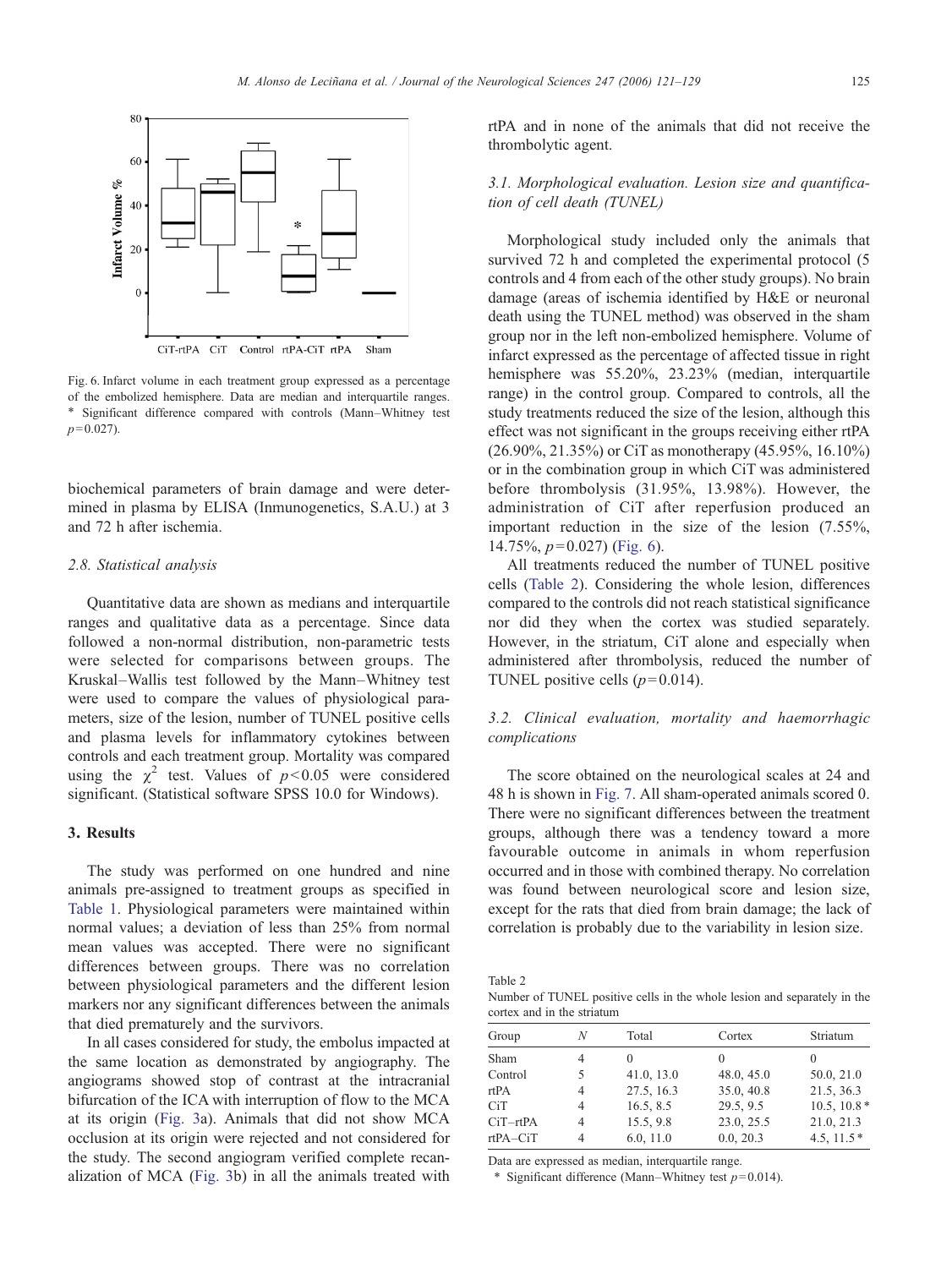<span id="page-5-0"></span>Table 3 Number of deaths and percentage of deaths due to severe ischemic brain damage or haemorrhages in each study group

| Group               | $\boldsymbol{n}$ | Global<br>mortality<br>$(\%)$ | Hemorrhage<br>$(\%)$ | Cerebral<br>damage<br>$(\%)$ | Other<br>causes<br>$(\%)$ |
|---------------------|------------------|-------------------------------|----------------------|------------------------------|---------------------------|
| Sham                | $\overline{4}$   | 0(0)                          | 0(0)                 | 0(0)                         | 0(0)                      |
| Control             | 34               | 29 (85.29)                    | $0(0)*$              | 29 (85.29)                   | 0(0)                      |
| rtPA                | 19               | 15 (78.95)                    | 8(42.11)             | $7(36.84)$ *                 | 0(0)                      |
| Citicoline<br>(CiT) | 27               | 23(85.19)                     | $0(0)*$              | 20(74.7)                     | 3(11.11)                  |
| $CiT-rtPA$          | 12               | 8(66.67)                      | 3(25)                | $4(33.33)*$                  | 1(8.33)                   |
| $rtPA-CiT$          | 13               | 9(69.23)                      | 5(38.46)             | $4(30.77)*$                  | 0(0)                      |
|                     |                  |                               |                      |                              |                           |

\* Significant difference compared to control group ( $p$ <0.01,  $\chi^2$  test).

Mortality rates and causes of death are shown in Table 3. All the study treatments reduced mortality due to brain damage when compared with the control group. This reduction was only significant  $(p<0.01)$  in the animals in which reperfusion actually occurred and was more significant in the two groups with a combined treatment. Severe ischemic brain damage was the cause of death in all the animals from the control group, while only 36.84% died due to this cause in the rtPA-treated group and approximately  $1/3$  in the combined treatment groups. Intraperitoneal bleeding as the cause of death occurred in 42.11% of the animals treated with rtPA. There were no intracranial haemorrhages and only slight bleeding at the surgical wounds that was not clinically relevant. Surviving animals from the rtPA-treated groups showed no bleeding complications. Animals not receiving rtPA had no bleeding complications.

# 3.3. Inflammatory cytokines

There were no differences in plasma levels of TNF- $\alpha$ and IL-6 between the sham and control groups, especially 72 h after ischemia when both cytokines were highest (Figs. 8 and 9).



Fig. 7. Mean neurological score at 24 and 48 h in each treatment group.





Fig. 8. Plasma levels of TNF- $\alpha$  (median, interquartile range).  $* p < 0.05$ comparing with controls (Mann–Whitney test).

At 3 h after ischemia, TNF- $α$  was higher in the controls (304.0, 225.0)(median, interquartile range) than in any of the treatment groups. It was lower after reperfusion in animals treated with rtPA  $(34.0, 28.0, p=0.027)$ , the combination of CiT–rtPA  $(75.0, 92.5, p=0.049)$  and rtPA–CiT (34.0, 42.0,  $p=0.027$ ) and there was no significant difference with those treated with CiT in monotherapy (256.0, 75.0). At 72 h after ischemia, it increased most in the controls (510.0, 514.2) and somewhat less in the CiT monotherapy group (164.0, 275.5) but remained unchanged or had even dropped in the animals treated with rtPA (34.0, 25.5,  $p=0.014$ ), CiT-rtPA (73.0, 84.0,  $p=0.014$ ) or rtPA–CiT (34.0, 0.0,  $p=0.011$ ) (Fig. 8).

There were no significant differences between groups in blood IL-6 at either 3 h (control: 920.0, 1005.4; CiT: 607.5, 451.0; rtPA: 281.5, 208.0; CiT–rtPA: 318.0, 161.5; rtPA– CIT: 325.0, 120.0) or 72 h (control: 1400.0, 1318.6; CiT: 558.0, 433.0; rtPA: 542.0, 453.8; CiT–rtPA: 726.5, 283.8; rtPA–CiT: 374.5, 95.3) (Fig. 9).

There was no correlation between inflammatory cytokines and histological damage (infarct volume or TUNEL) in any group.



Fig. 9. Plasma levels of IL6 (median, interquartile range).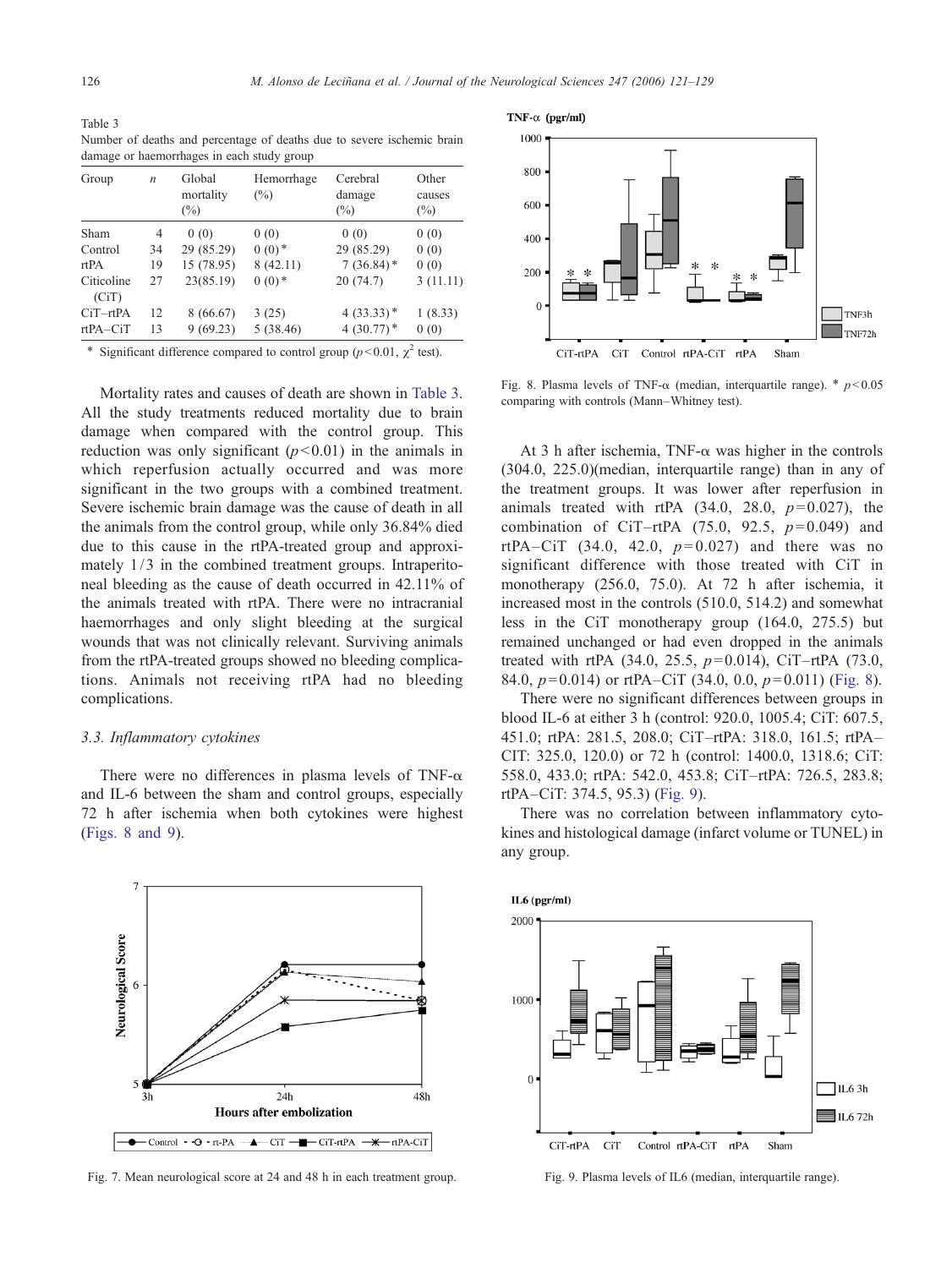The results of our study sustain the hypothesis that the optimal treatment of ischemic stroke should associate early thrombolysis with neuroprotection provided after reperfusion. The combination of citicoline after systemic thrombolysis with rtPA achieved better results than either each one as monotherapy or than the combination of CiT before rtPA. The benefits include significant reduction of infarct volume and neuronal death together with a reduction of mortality due to brain damage and a moderate improvement in clinical outcome. Thrombolysis with rtPA as monotherapy shows moderate benefits in mortality reduction that are partially masked by haemorrhagic complications. CiT as monotherapy at the dose given shows the lowest benefit when considering the combination of morphological, clinical and biochemical parameters used in this study as outcome measures, as it only reduced the number of TUNEL positive cells in striatum. The combination of CiT before rtPA does not add any benefit to rtPA alone.

The election of CiT was based on its well-known mechanisms of action, which define it as a potentially effective neuroprotector that may act both in early and late stages of ischemic damage. CiT stabilizes and repairs membranes [\[14\],](#page-8-0) favours the synthesis of nucleic acids, proteins, acetylcholine and other neurotransmitters, inhibits free fatty acid release [\[15,16\]](#page-8-0) and has antiapoptotic effects [\[17\].](#page-8-0) Due to these effects, CiT may simultaneously inhibit different steps of the ischemic cascade thus protecting the targets (membranes, nucleus…) against early and delayed mechanisms responsible for ischemic brain injury. The dose was chosen considering its efficacy in earlier studies [\[29,30\]](#page-8-0) although it has been demonstrated that higher doses of CiT produce a greater reduction of brain damage in experimental strokes [\[31,32\].](#page-8-0) We decided to use a suboptimal dose of CiT to more easily evaluate the synergistic effect of the combined treatment with thrombolysis and the potential differences between the two combined therapy regimes. Dosage was administered over 48 h to ensure maintenance of its prolonged effects beyond the acute phase in order to improve neuroprotection.

CiT as monotherapy failed to produce a significant reduction of lesion size although it effectively did so in earlier experimental studies [\[29,33,34\]](#page-8-0). As a consequence, mortality due to brain damage was neither reduced nor was clinical outcome improved by CiT. This could be explained by the low dosage and also by the fact that, when administered at low dose and not preceded by reperfusion, it probably reached the ischemic tissue at very low concentrations. However CiT as monotherapy reduced the neuronal death in the striatum indicating some neuroprotective effect of the dose regime used, and also tended to reduce plasma expression of TNF- $\alpha$ .

Intravenous rtPA produced efficacious thrombolysis as demonstrated by MCA recanalization on angiography. The dose of rtPA used in this study is higher than that used in humans. It is known that in rats, rtPA must be given at doses 10 times higher than in humans to have an equal effect [\[25,35](#page-8-0)–37]. The dose of 5 mg/kg provides arterial recanalization and is associated with a theoretically lower bleeding risk [\[30\]](#page-8-0). Despite MCA recanalization and restoration of blood flow, rtPA as monotherapy produced only a slight and non-significant reduction of infarct volume ([Fig. 7\)](#page-5-0) and did not reduce cell death quantified by TUNEL. Some previous experimental studies have shown a reduction of infarct size with thrombolysis as monotherapy [\[35\]](#page-8-0). Reperfusion provided by early thrombolysis may inhibit the initial disorders in the ischemic cascade, but as has been previously suggested, it might not be sufficient to inhibit delayed mechanisms of damage such as apoptosis, and furthermore, it may add deleterious effects due to enhancement of injury mechanisms if reperfusion does not occur early enough. We suggest that the failure of rtPA to reduce brain lesion in this study might be explained by the so-called reperfusion damage. Another possible explanation could be the occurrence of distal occlusion of the microvasculature by microthrombi generated after lysis of the main clot provided by rtPA. Our methodology did not allow us to discard this possibility, as angiograms do not have enough spatial resolution. The lack of significance of the slight benefit produced by reperfusion regarding infarct volume may be due in part to the variability of lesion size in this experimental model of focal cerebral ischemia. Despite the slight effect on infarct volume, reperfusion achieved a significant reduction of mortality due to brain damage, although this beneficial effect was masked by an excess of fatal bleeding complications. There was not a significant benefit on clinical outcome associated to reperfusion alone.

Administration of CiT before thrombolysis was not superior to either CiT or rtPA as monotherapies in terms of reducing infarct volume, neuronal death, clinical outcome, mortality, nor plasma levels of inflammatory cytokines; however when it was used in combination after rtPA therapy, there was a significant benefit considering all morphological clinical and biochemical parameters used to evaluate the ischemic lesion. This result would support the hypothesis that combined neuroprotection after thrombolysis is necessary to optimise results of ischemic stroke treatment. Other experimental studies have demonstrated the superiority of combining thrombolysis and different neuroprotectors [\[37,38\]](#page-8-0). Specifically, the association of CiT with rtPA [\[30\]](#page-8-0) and urokinase [\[34\]](#page-8-0), giving the first CiT dose before or simultaneously to thrombolysis produced a greater reduction in brain lesion than when either one was used separately in animal models of ischemic stroke. However, to our knowledge, no previous evaluation of administering CiT once reperfusion has occurred compared to administration before thrombolysis, has yet been published. The superiority of combining the neuroprotector after thrombolysis could be related to a more effective supply of the neuroprotector to the area of penumbra after reperfusion, thus increasing its inhibition of the ischemic cascade and reperfusion injury.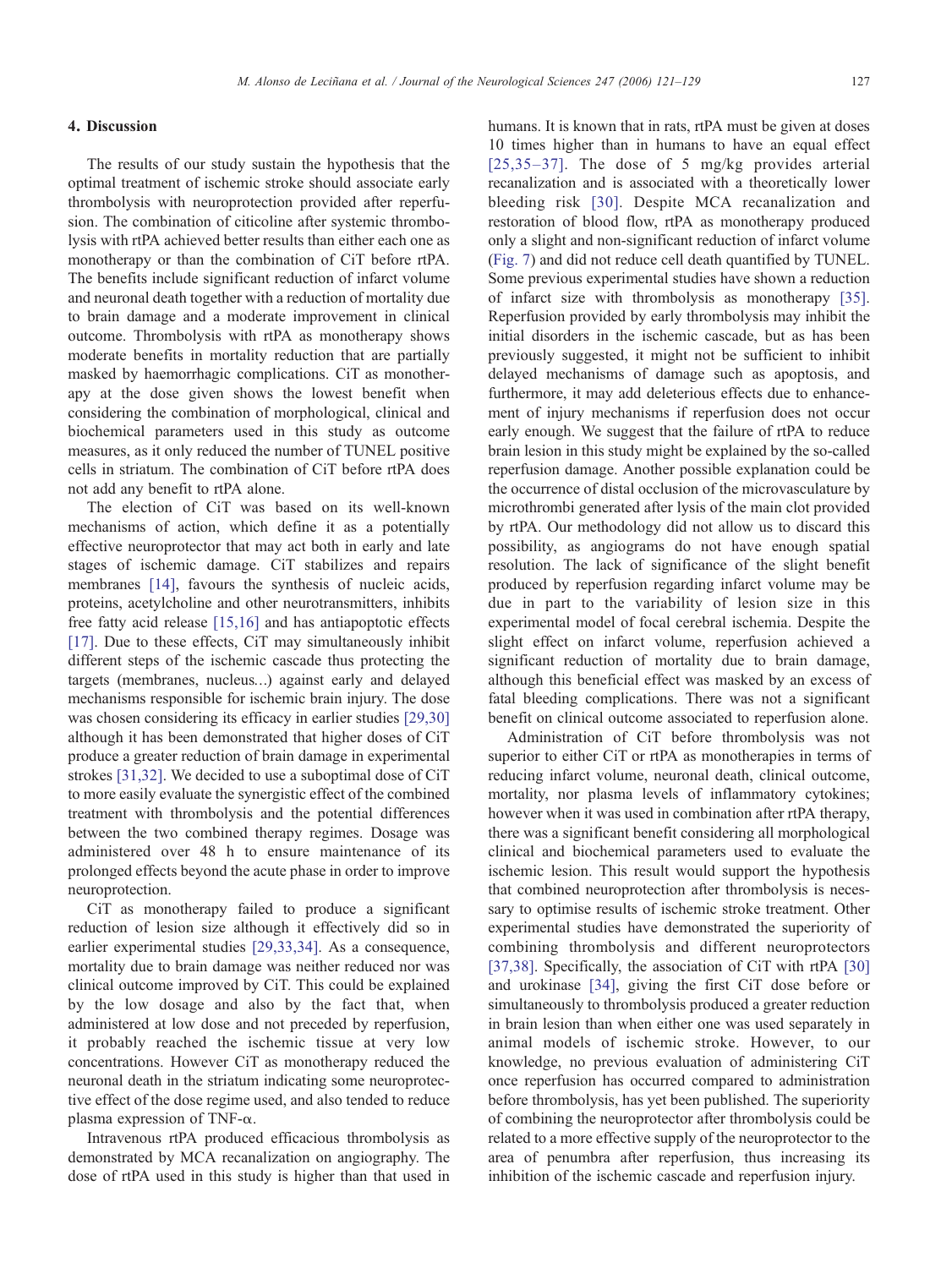<span id="page-7-0"></span>This experimental rat model can be useful in preclinical studies of thrombolytics and neuroprotectors since it resembles human embolic stroke. However, this particular model produces large lesions affecting the cortex and the basal ganglia that vary in size even though the site of occlusion, duration of ischemia, experimental conditions, metabolic homeostasis and hemodynamics are all constant between groups. The variability of lesions reduce study yield and make it difficult to obtain statistically significant results when considering infarct volume as the unique outcome measure [\[22\].](#page-8-0) This variability could be explained in part by inter-individual differences in the efficacy of the collateral leptomeningeal circulation to the area of brain dependent on the occluded MCA, which may account for variable residual blood flow and for a variable amount of viable tissue after MCA occlusion. The striatal lesion in this model is less variable than the cortical lesion, because the striatum is supplied by terminal branches from MCA, while the cortex has more effective collateral circulation [3,4,22]. This might explain why the benefit of treatments in regards to reduction of neuronal death (TUNEL) reaches significance in striatum and not in the cortex. The possibility of distal migration of fragments of clot resulting from thrombolysis with random occlusion of the microvasculature could also account for the variability observed as has been suggested. The difficulties caused by the variability of damage produced may be overcome if a combination of different measurements of damage, rather than lesion size alone, are considered for preclinical evaluation of a therapeutic agent using this model. This study has considered a combination of clinical (reduction of mortality and neurological scale score), morphological (infarct volume and TUNEL) and biochemical (inflammatory cytokines) parameters. It is of particular interest to consider any reduction of mortality due to brain damage as an outcome measure for evaluation of treatments, since the model associates high mortality rates due to the severity of the ischemic lesions it produces. The seriousness of brain damage is illustrated by the high scores obtained on the neurological scale. Nevertheless, the neurological score did not correlate well with infarct volume in this model, again probably due to the variability described.

Inflammatory mechanisms mediated by cytokines have been implicated in the pathophysiology of ischemic cerebral damage as injury mechanisms [\[39,40\].](#page-8-0) IL-6 and TNF- $\alpha$ have been shown to increase in plasma, cerebrospinal fluid and brain tissue after focal cerebral ischemia and to correlate with the severity of damage [\[39,41,42\]](#page-8-0). In our study, plasma levels of TNF-α and IL-6 increased in both sham-operated animals and those with cerebral infarction. These findings suggest that plasmatic expression of IL-6 and TNF- $\alpha$  could be an unspecific response to tissue damage independent of its aetiology or location and that, after focal cerebral ischemia, they could be considered as biochemical markers of the severity of damage and not indicators of a pathogenic pathway for brain injury. Plasmatic quantification of these cytokines could therefore be used as an outcome measure for treatment evaluation. However, in this work, levels of these cytokines did not correlate with infarct volume nor with neuronal death, once again due to variability of results, and this reduces the yield of cytokine measurements.

In conclusion, the results of our work suggest that, although citicoline and rtPA as monotherapies both produce some reduction of ischemic brain damage, the combination of the two is better. Considering different clinical, morphological and biochemical indicators of the seriousness of the ischemic damage, administration of citicoline after thrombolysis seems to be the most effective treatment as it produces the greatest reduction of infarct size, neuronal death, plasma expression of TNF- $\alpha$  and mortality. The superiority of this combined treatment regime supports the hypothesis that early reperfusion should be followed by effective neuroprotection to inhibit ischemia-reperfusion injury and to better protect the tissue at risk.

# Acknowledgments

Supported by grants from Ferrer International S.A. and from the Carlos III Health Institute, Spanish Ministry of Health.

We thank Ferrer International for the supply of citicoline. We thank C. F. Warren and J. Siegfried for their linguistic assistance.

# References

- [1] Siesjö BK. Pathophysiology and treatment of focal cerebral ischemia: Part I. Pathophysiology. J Neurosurg 1992;77:169–84.
- [2] Siesjö BK. Pathophysiology and treatment of focal cerebral ischemia: Part II. Mechanisms of damage and treatment. J Neurosurg 1992;77:337–54.
- [3] García JH, Liu KF, Ho KL. Neuronal necrosis after middle cerebral artery occlusion in Wistar rats progresses at different time intervals in the caudoputamen and the cortex. Stroke 1995;26:636–43.
- [4] García JH, Wagner S, Liu KF, Hu XJ. Neurological deficit and extent of neuronal necrosis attributable to middle cerebral artery occlusion in rats. Statistical validation. Stroke 1995;26:627–35.
- [5] Guégan C, Boutlin H, Boudry C, McKenzie ET, Sola B. Apoptotic death in cortical neurons of mice subjected to focal ischemic. C R Acad Sci III 1996;319:879–85.
- [6] Benchoua A, Guégan C, Couriaud C, Hosseini H, Sampaio N, Morin D, et al. Specific caspase pathways are activated in two stages of cerebral infarction. J Neurosci 2001;21:7127–34.
- [7] Hossmann KA. Viability thresholds and the penumbra of focal ischemia. Ann Neurol 1994;36:557–65.
- [8] Baron JC. Perfusion thresholds in human cerebral ischemia: historical perspective and therapeutic implications. Cerebrovasc Dis 2001;11 (suppl 1):2–8.
- [9] Martínez-Vila E, Irimia P. Current status and perspectives of neuroprotection in ischemic stroke treatment. Cerebrovasc Dis  $2001:11$ (suppl  $1$ ):60–70.
- [10] The National Institute of Neurological Disorders, Stroke rtPA Stroke Study Group. Tissue plasminogen activator for acute ischemic stroke. N Engl J Med 1995;333:1581–7.
- [11] Hacke W, Kaste M, Fieschi C, von Kummer R, Davalos A, Meier D, et al. Randomised double-blind placebo-controlled trial of thrombolytic therapy with intravenous alteplase in acute ischaemic stroke (ECASS II). Lancet 1998;352:1245–51.